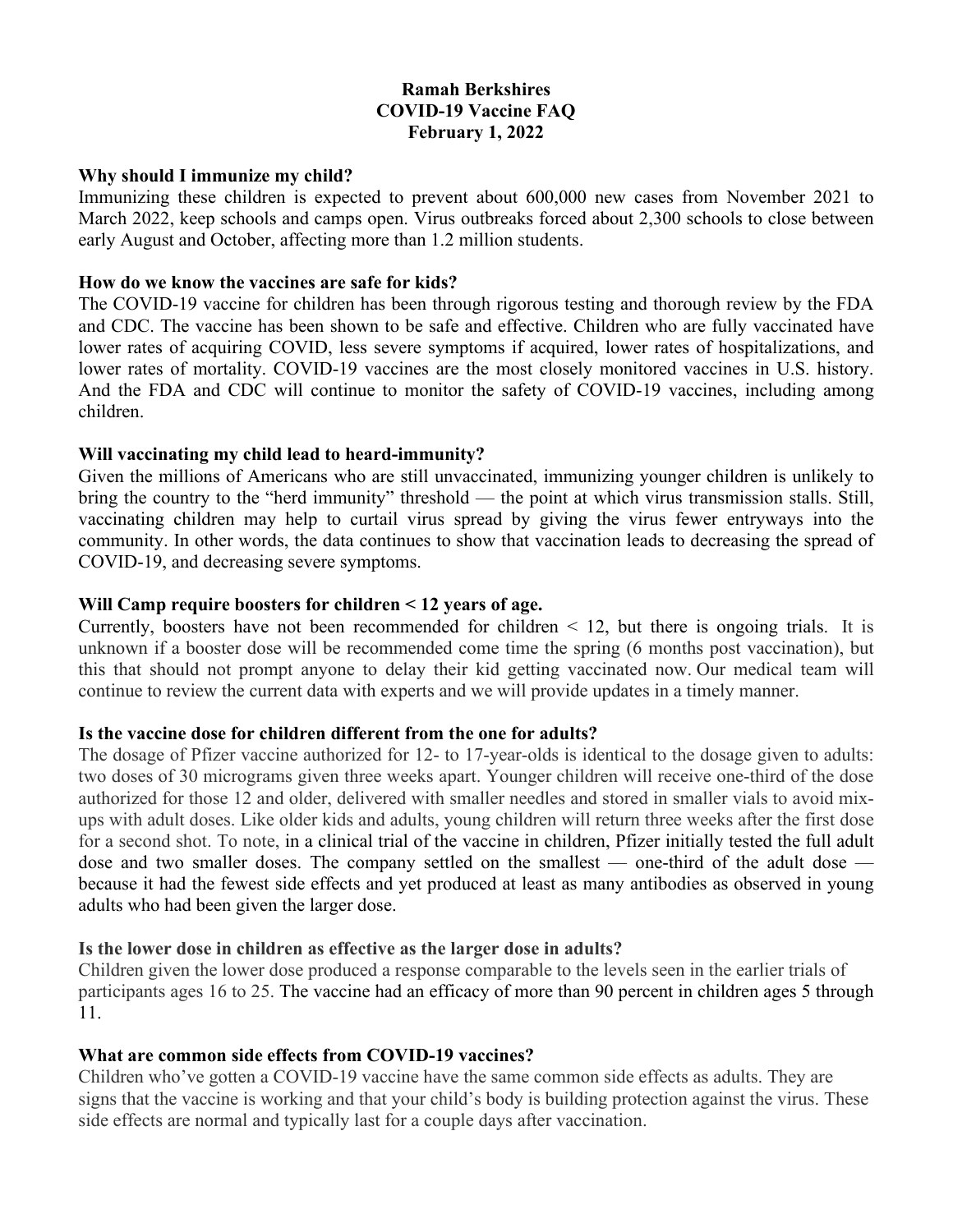Common side effects include:

- Pain, redness, or swelling where you got your shot
- Tiredness
- Headache
- Muscle pain
- Chills
- Fever
- Nausea

# **Are the side effects in children different from those in adults?**

For children ages 5 to 11, trial participants experienced only mild side effects, which were typically more frequent after the second dose, the F.D.A. reported; the most common were pain at the injection site, fatigue and headache.

In studies of 12- to 15-year-olds, fevers were slightly more common in children compared with adults. But in general, the side effects in this group also have been like those seen in older people.

The F.D.A. said that the most commonly reported side effects in the adolescent clinical trial participants were pain at the injection site, tiredness, headache, chills, muscle pain, fever and joint pain. Side effects typically lasted one to three days. Although pain at the injection site was common after both shots, more adolescents reported side effects after the second dose.

## **What if my child has allergies (e.g., egg, etc.)?**

Children should not get the Pfizer vaccine if they have a history of severe allergic reaction to any ingredient (such as polyethylene glycol) in the vaccine. Allergies to the vaccine ingredients are rare. The vaccine does not contain eggs, preservatives or latex. Please consult your physician for more details.

# **What is the risk of heart problems after the vaccine?**

The number of cases linking the Pfizer-BioNTech and Moderna vaccines to rare heart issues called myocarditis, an inflammation of the heart muscle, and pericarditis, an inflammation of the heart's lining remains exceedingly small, and the conditions appear to be temporary. *Studies have shown that coronavirus itself, which can infect the heart, is much more likely to cause heart problems compared with vaccination.* The incidence of myocarditis following vaccination varies with age, sex and dose — and across studies. The risk is highest in males ages 16 to 29, but even in that group, a majority recover quickly. But the trend so far suggests that the chances are highest after the second dose of an mRNA vaccine in males aged 16 to 29. There are roughly 11 cases of myocarditis for every 100,000 vaccinated males in this age group, one study estimated. The odds of myocarditis decrease with age. There were not any cases of heart problems in the 5 to 11 age group. Experts agree that Covid-19 was much more likely to cause heart problems than the vaccine because the virus can infect and damage the lining of the heart. The C.D.C. has not definitively linked any deaths from myocarditis to vaccination. **Bottom line: You're more likely to get heart inflammation if you're unvaccinated and get sick with COVID-19. And heart inflammation from COVID-19 tends to be worse than the heart inflammation people have had after vaccination.**

# **If my child has had COVID, do they need to get vaccinated?**

Yes. You should get your child vaccinated against COVID-19 even if they've already had COVID-19. Having had COVID-19 doesn't necessarily protect someone against getting infected again. In fact, a recent study found that unvaccinated individuals are more than twice as likely to be re-infected with COVID-19 than those who had COVID-19 and then got vaccinated**.**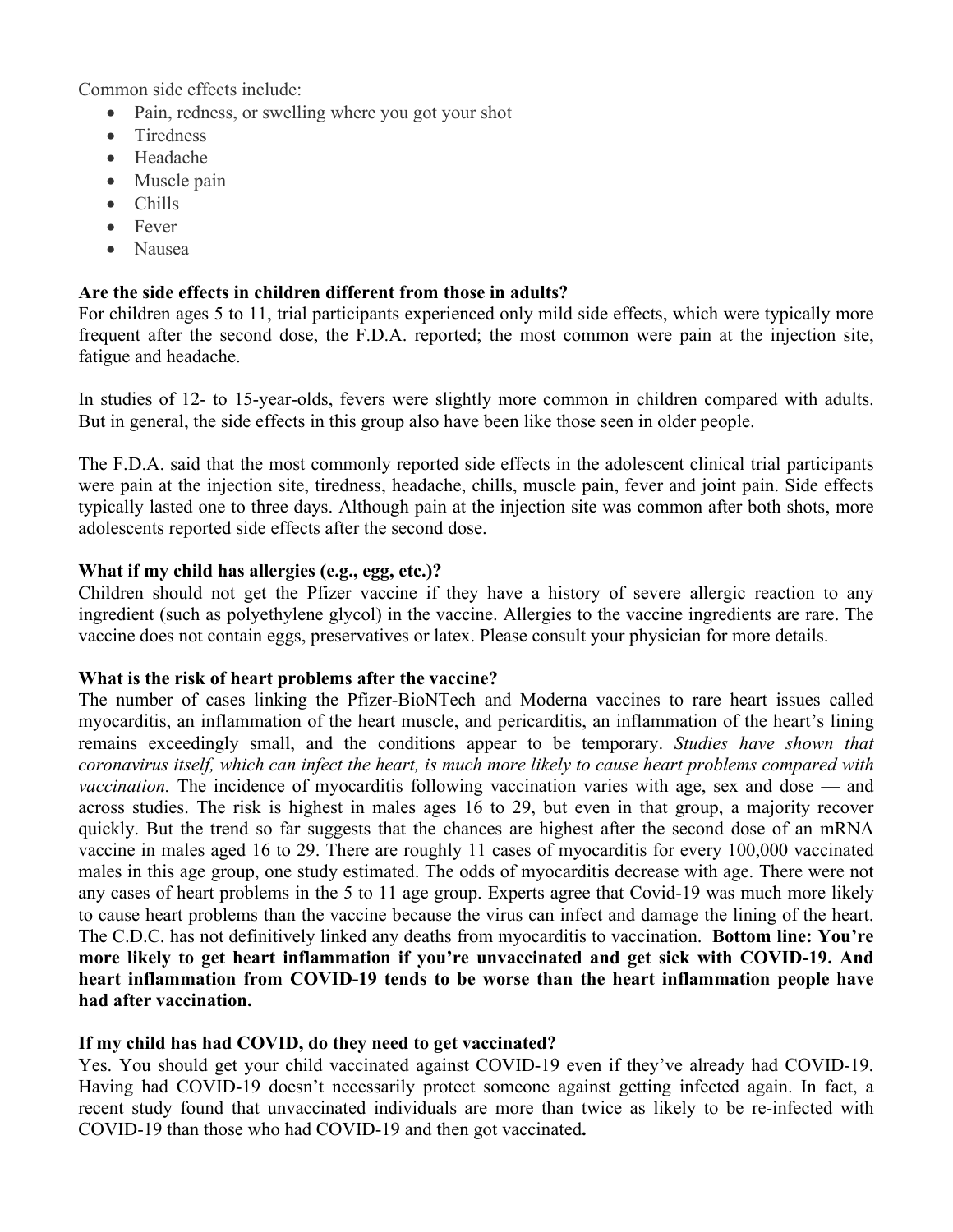**If my child recently had COVID, how long do I have to wait to receive a vaccine or a booster.** Even after having COVID, the research still suggest receiving the Vaccine, regardless of one's level of antibodies. The antibodies and "protection" from having COVID drop off and do not provide the same long-term protection as the Vaccine. The natural immunity and antibodies from past COVID infection do NOT replace the vaccines at decreasing morbidity and mortality for future variants. Please speak with your pediatrician for specific guidance. Some suggest waiting 90 days from a COVID positive test to receiving the vaccines. Other suggest that when you recover from the symptoms you should get the Vaccine. Overall, the CDC says you should get a COVID-19 vaccine even if you already had COVID-19 – but when your quarantine period has ended and symptoms have resolved. Emerging evidence shows that getting a COVID-19 vaccine after you recover from COVID-19 infection provides added protection to your immune system.

## **Can a child who recently received other vaccinations receive the COVID vaccine?**

The C.D.C. said Covid vaccines and other vaccines could be given during the same visit, without regard to timing. If multiple vaccines are administered during a single visit, the injections may be given in different parts of the body.

**Children and the Omicron variant.** In general, compared to adults, children are less ill if they catch COVID. Children have less co-morbidities than adults and there are less reported deaths. Omicron also appears to be causing milder illness in children. While vaccines do not always translate into eradication, the data from multiple studies continue to show that individuals who are fully vaccinated and boosted have lower rates of acquiring COVID, less severe symptoms, lower rates of hospitalizations, and lower rates of death

## **What do we know about the long-term effects of these vaccines on growing bodies?**

Scientists have of data showing the vaccines are safe in children. The mRNA molecule in the Pfizer and Moderna vaccines mimics a natural human process and there is enough information to conclude that the benefits of the vaccine outweighed the risks, even without more long-term safety data

## **Does the Vaccine effect puberty or reproduction? For girls who are going through puberty, can they get the vaccine?**

There is not a biologically plausible reason the vaccine would affect these areas. There is no evidence that any vaccines, including COVID-19 vaccines, can cause female or male fertility problems There's no reason to put off getting vaccinated if someone is on their period, according to CDC and the American College of Obstetricians and Gynecologists. The CDC and the FDA have been closely monitoring safety data and haven't seen any patterns of concern.

# **Does the Vaccine effect brain development?**

The body had a blood-brain barrier that prevents most proteins from entering the brain. "Your brain is an immunologically protected site,"

### **Has this type of vaccine ever been used in children before?**

The Pfizer and Moderna vaccines use something called mRNA technology — the "m" stands for messenger. Although mRNA technology has been studied for about 15 years, this is the first time it has been used in a vaccine. It is also being studied to treat cancer, muscular dystrophy and other diseases. mRNA vaccines are new, but mRNA molecules occur naturally throughout the human body.

# **How is mRNA vaccine from other vaccines?**